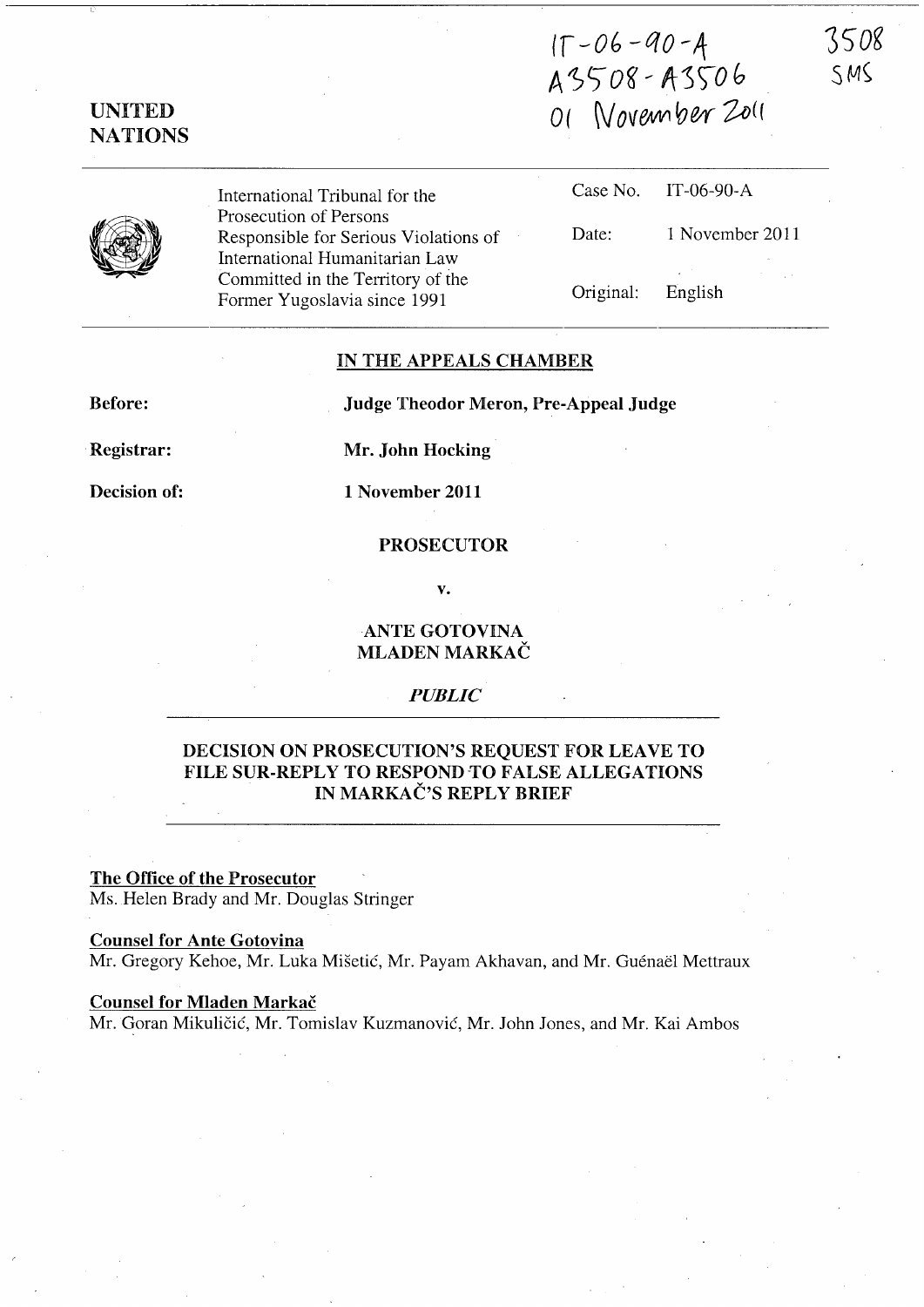I, THEODOR MERON, Judge of the Appeals Chamber of the International Tribunal for the Prosecution of Persons Responsible for Serious Violations of International Humanitarian Law Committed in the Territory of the Former Yugoslavia since 1991 ("Tribunal"), and Pre-Appeal Judge in this case; $<sup>1</sup>$ </sup>

BEING SEISED OF the "Prosecution's Request for Leave to File Sur-Reply to Respond to False Allegations in Markac's Reply Brief, and Proposed Sur-Reply", filed by the Office of the Prosecutor ("Prosecution") on 14 October 2011 ("Request"); $^2$ 

NOTING that the Prosecution seeks leave to respond to "inflammatory language" and "unfounded allegations of bad faith<sup> $,3$ </sup> directed against the Prosecution in the Reply Brief, contends that these allegations should be dismissed, $4$  and suggests that the submissions contravene "the spirit and letter" of the Tribunal's proceedings and codes of conduct;<sup>5</sup>

NOTING "Appellant Markač's Response to 'Prosecution's Request for Leave to File Sur-Reply to Respond to False Allegations in Markač's Reply Brief, and Proposed Sur-Reply"', filed by Mladen Markač ("Markač") on 19 October 2011 ("Response"), in which Markač maintains that the Request is premature and unwarranted, and that he has a duty to call attention to misrepresentations in the Prosecution's submissions;<sup>6</sup>

NOTING that while vigorous advocacy is inherent to the thrust and parry of adversarial court proceedings, the Appeals Chamber expects all parties before the Tribunal to maintain high standards of professional conduct; $<sup>7</sup>$ </sup>

NOTING further that unjustified motions impact the Tribunal's duty to assure that its proceedings are expeditious;<sup>8</sup>

CONSIDERING 'that neither the Rules of Procedure and Evidence nor the practice of the Tribunal provide a party with a right to respond to a reply, although leave to file a sur-reply may be granted where a reply raises a new issue; $9$ 

<sup>2</sup> See also Mladen Markac's Public Redacted Reply to Respondent's Brief, 6 October 2011 ("Reply Brief").

1

<sup>I</sup>Order Designating a Pre-Appeal Judge, 30 May 201l.

Request, paras 1, 3-4.

<sup>4</sup> Request, paras 2, 10.

<sup>&</sup>lt;sup>5</sup> Request, para. 9. See also Request, paras 5-8; Code of Professional Conduct for Counsel Appearing Before the *International Tribunal, IT/125 Rev. 3, 22 July 2009* ("Code of Professional Conduct").<br><sup>6</sup> Response, paras 2-9.

<sup>&</sup>lt;sup>7</sup> Cf. Code of Professional Conduct; Prosecutor's Regulation No. 2, Standards of Professional Conduct for Prosecution Counsel, 14 September 1999; Practice Direction on the Procedure for the Review of Written Submissions Which *Contain Obscene or Otherwise Offensive Language,* IT1240, 14 November 2005; *Emmanuel Ndindabahizi v. The Prosecutor,* Case No. ICTR-Ol-71-A, Judgement, 16 January 2007, n. 231.

<sup>&</sup>lt;sup>8</sup> See Statute of the Tribunal, Article 20.